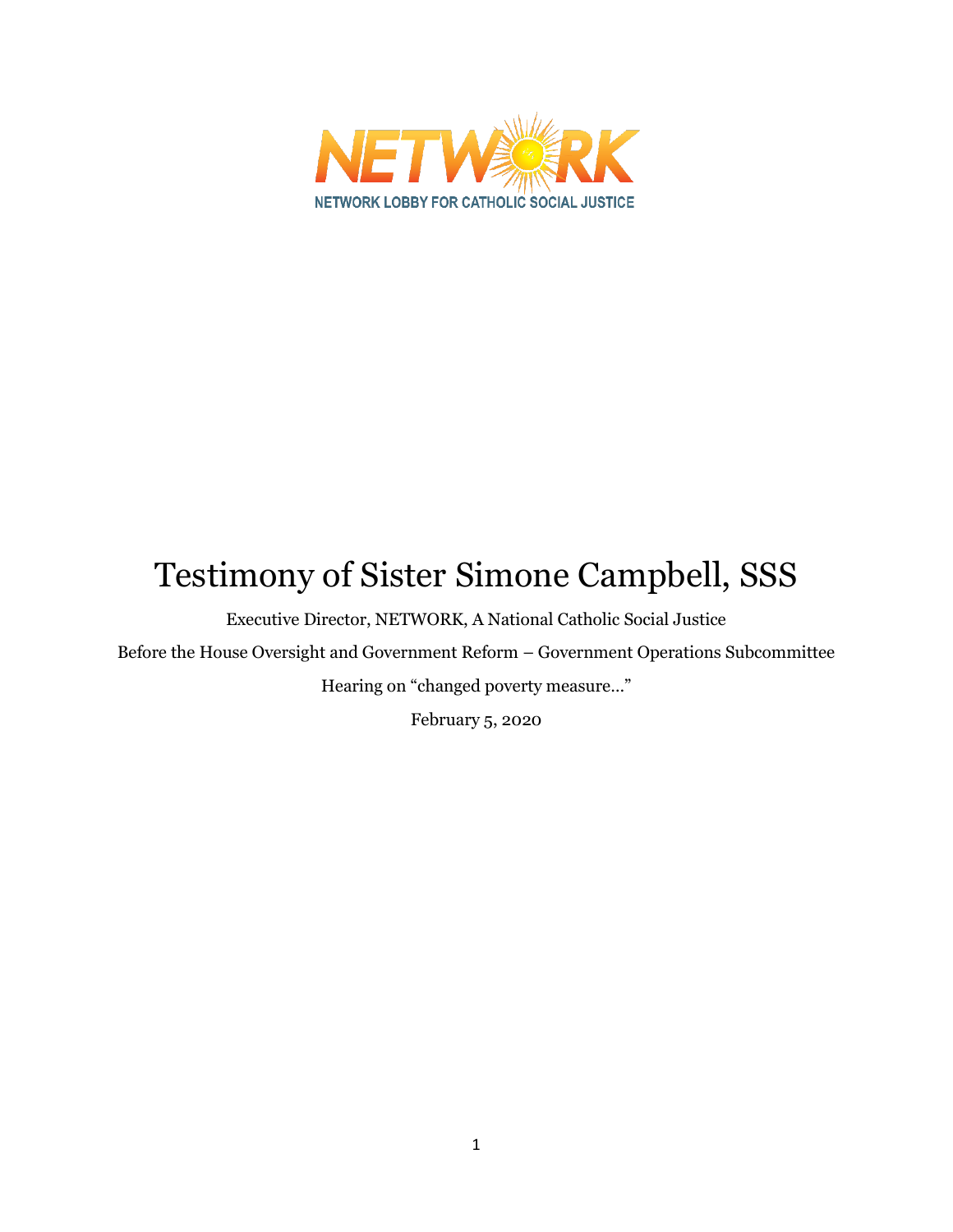Thank you for the invitation to testify today. I am Sister Simone Campbell, Executive Director of NETWORK Lobby for Catholic Social Justice and the leader of Nuns on the Bus.

I come to this topic of the proposed changes to the official poverty measure (OPM) as a Catholic Sister rooted in the Christian Tradition and with special concern for the impacts on our nation's children. Our Pope Francis stated "The measure of the greatness of a society is found in the way it treats those most in need, those who have nothing apart from their poverty!" This is not an assessment unique to Pope Francis, however. Every Pope for the last 125 years has also challenged governments to exercise their responsibility in ensuring that the least in a society are provided for. There is a foundational call for Christians to recognize the unique value and to take special care of children. Jesus, in a rebuke to the disciples preventing children from approaching Him, said "do not hinder them; for the kingdom of God belongs to such as these." (Mark 10:13-16)

As Pope Benedict points out, "life" ethics are not separate from social ethics and states: "This is not a question of purely individual morality." He criticizes the way that society "asserts values such as the dignity of the person…but then, on the other hand, radically acts to the contrary by allowing or tolerating a variety of ways in which human life is devalued and violated, especially where it is weak or marginalized." (PAR 15)

And this is not just a Christian concern, either. NETWORK Lobby works with a diverse interfaith community of advocates to lift up the importance of the common good, economic responsibility and the values of different faiths to protect and care for the marginalized—for poor, hungry, homeless, sick, and vulnerable people in our society. Children living in poverty are the most vulnerable and the least equipped to speak on behalf of their own well-being.

## The Role of Government:

 $\overline{\phantom{a}}$ 

In a pluralistic society, I know that not all share this same faith mandate. However, what we do share is the Constitution. It is the framework for our democracy. In that context, we as a society have tried to combine public and private efforts to address the poverty that challenges too many families. We have made some progress but our systems are still imperfect. The framers of our Constitution called on We the People continually to strive to form a more perfect union. That is what we must do if we are to lighten the yoke of poverty and provide a true path to prosperity.

Protecting children is about caring for the common good—today and into the future. Thanks to modern understanding of human development, we have a heightened awareness of how children are uniquely vulnerable to a variety of factors—physically, emotionally, psychologically. 1 Grave, potentially lifelong impacts can result from malnutrition as children grow. Exposure to chemicals and stressors as children develop inhibit their health. Traumatic experiences and encounters early childhood can create lifelong scars. Children are also intensely responsive to the emotional well-being of their caretakers and are formed by their living situation and immediate surroundings. In so many ways, children are more susceptible to physical and psychological stressors and less able to respond or understand their experiences. Children are also uniquely vulnerable due to their near powerlessness and lack of representation in the political realm. They cannot vote, their experience is often overlooked as inconsequential. They

<sup>1</sup> <https://developingchild.harvard.edu/resources/inbrief-the-impact-of-early-adversity-on-childrens-development/>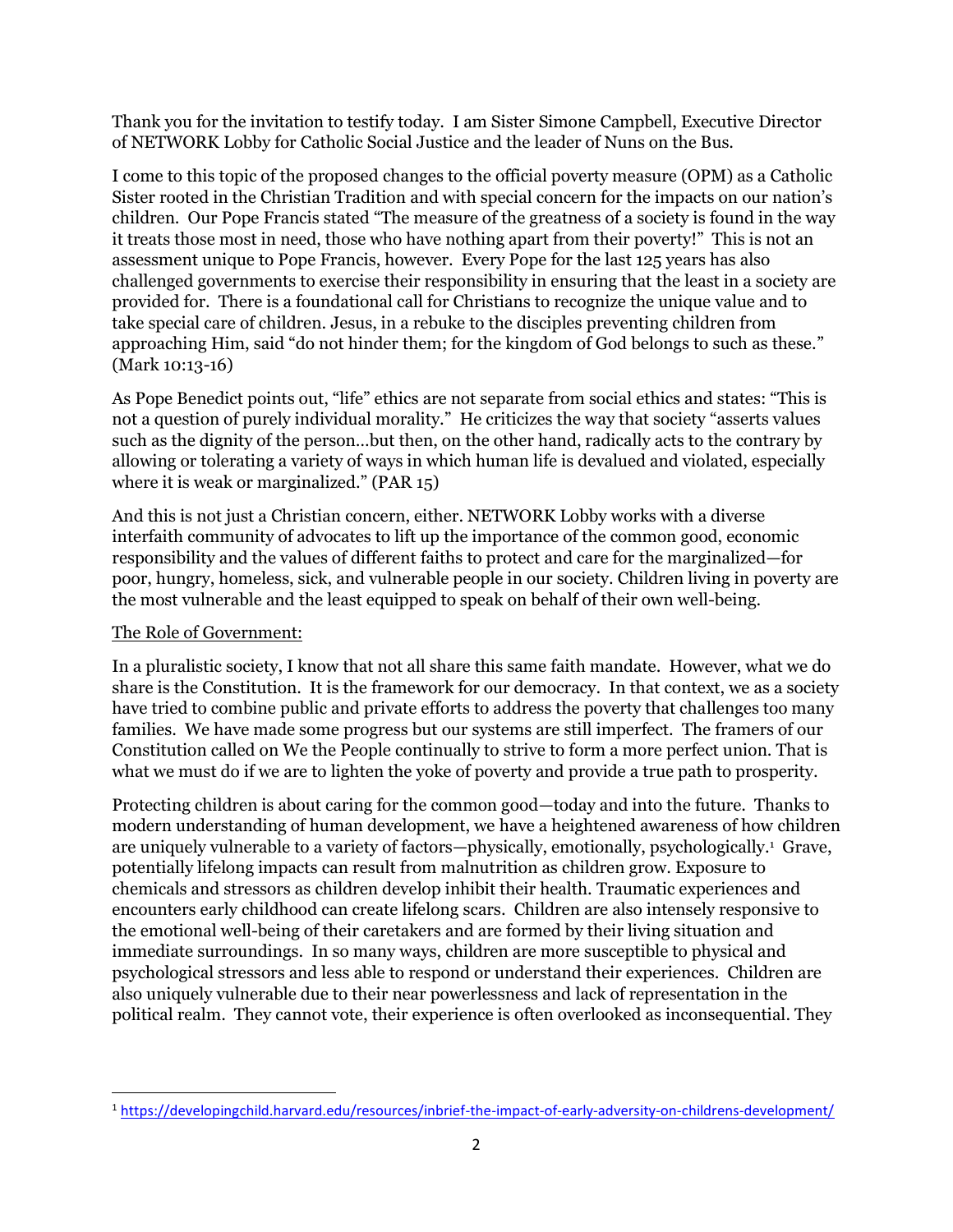face daunting trends for the future. Children are utterly dependent upon their caretakers, who may or may not include a biological parent.

This Trump Administration's choices—reflected in the regulatory rule-changes under scrutiny in these oversight hearings—make it harder for families to survive and to support thriving children. . While the rules under review in this series of oversight hearings may seem technical decisions, they are, at their core, moral decisions and must be treated as such.

I will speak specifically to the proposed change in the inflation rate used to adjust the official poverty measure. This seemingly innocuous, statistical adjustment will have very real, harmful impacts on our most vulnerable population—poor children. Subsequent hearings will share how other technical rule changes will inflict harm on the lives of these most exposed and defenseless members of society.

This proposed change in the calculation of the Consumer Price Index is based on the middle and upper class experience that you can "shop around" and find the best price. It also is based on the capacity of wealthier families to buy in bulk. Lower income families have neither the extra money to buy a large quantity nor the space in cramped rental residences to store extra supplies. Creating a rule based on the experience of the wealthier people in our nation betrays the Constitutional mandate to promote the general welfare.

The OMB's proposal to change how poverty is measured is not only misguided, but is immoral. I am here to emphasize the lived reality of people in poverty and how this rule change not only ignores their reality, but would further sideline working families and the children they struggle to care for. Choosing to apply the Chained-CPI for setting poverty thresholds would not only further skew known shortfalls of the official CPI, but also would increasingly mask the extent to which Americans—and particularly American children—suffer in poverty.

## Children living in poverty:

Children are one of the most poverty endangered population groups in the U.S. between 1990 and 2018. <sup>2</sup> Some estimates show that 1 in 5 children live in families with incomes below the federal poverty threshold. However, we know that this historical federal poverty level, set in the 1960's, is determined by assessing the cost of food and multiplying by three. When we apply more realistic standards for the cost of supporting a family, we find that more than 2 in 5 children live in low-income families. 3 Either estimate reveals an unacceptable level of poverty among children in the U.S.

Nearly 10 million American children live in low-opportunity neighborhoods, with limited access to good schools, parks and healthy food. Simply being born in these pockets of poverty puts these kids at a stark disadvantage. The neighborhoods in which children grow up shape many aspects of their adult lives, including life expectancy, how healthy they will be, and how much money they will make. 4

 $\overline{\phantom{a}}$ 

<sup>&</sup>lt;sup>2</sup> <https://www.statista.com/statistics/200474/us-poverty-rate-among-children-under-18-since-1990/>

<sup>3</sup> <http://www.nccp.org/topics/childpoverty.html>

<sup>4</sup> [http://new.diversitydatakids.org/sites/default/files/2020-01/ddk\\_the-geography-of-child-](http://new.diversitydatakids.org/sites/default/files/2020-01/ddk_the-geography-of-child-opportunity_2020.pdf?utm_source=newsletter&utm_medium=email&utm_campaign=newsletter_axiosfutureofwork&stream=future)

[opportunity\\_2020.pdf?utm\\_source=newsletter&utm\\_medium=email&utm\\_campaign=newsletter\\_axiosfutureofw](http://new.diversitydatakids.org/sites/default/files/2020-01/ddk_the-geography-of-child-opportunity_2020.pdf?utm_source=newsletter&utm_medium=email&utm_campaign=newsletter_axiosfutureofwork&stream=future) [ork&stream=future](http://new.diversitydatakids.org/sites/default/files/2020-01/ddk_the-geography-of-child-opportunity_2020.pdf?utm_source=newsletter&utm_medium=email&utm_campaign=newsletter_axiosfutureofwork&stream=future)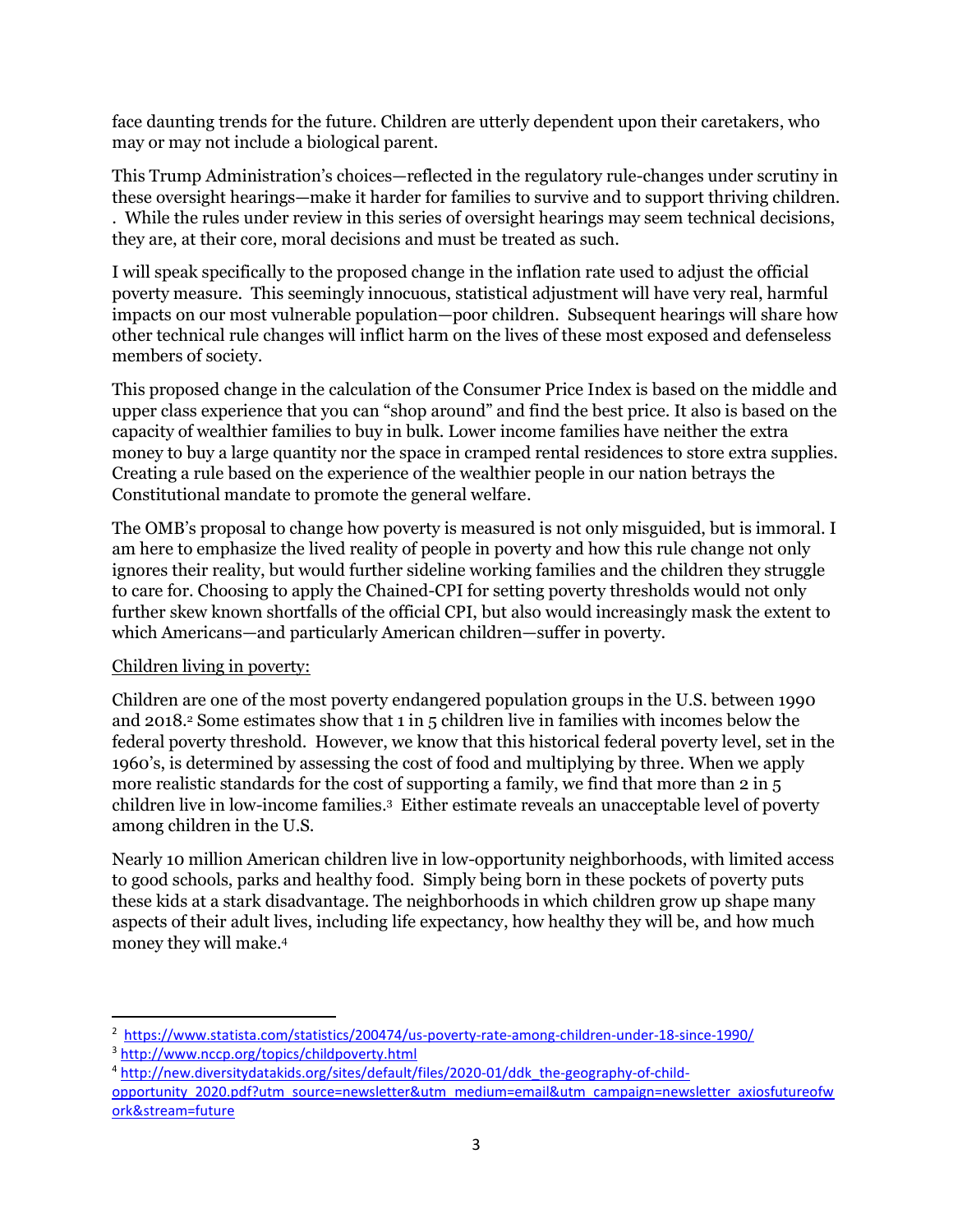The wellbeing of a child cannot be separated from the wellbeing of their household and their family unit. Children develop in an environment of relationships that begin in the home and they are uniquely sensitive to instability, disruption and the emotional wellbeing of those around them. Numerous studies show that lack of money is the leading cause of stress in relationships and that the single biggest cause of break-ups of marriages. One poll from the Harvard School of Public Health found that more than four in 10 people "under a great deal of stress in the last month" reported that this stress made it harder to get along with family members  $(45%)$  and prevented them from spending time with family members  $(44%)$ .<sup>5</sup> For children growing up in a poor home or neighborhood, caretakers with chronic or acute financial anxiety can further destabilize the environment and give rise to toxic stress, which can have lifelong impacts. 6

## Poverty, the lived reality:

It's tempting to lump together all kinds of people to frame "poverty" in extremes and stereotypes. But people living in poverty are diverse and the challenges they face are varied. I am blessed to meet all kinds of people across the nation through NETWORK's 2019 Rural Roundtable initiative and our varied Nuns on the Bus tours in the past several years. In our encounters with people across the country we find that, while individual struggles are unique, those living in or near poverty have something in common: limited options. Barriers range from a dearth of affordable housing stock to expensive childcare, from a lack of transportation to lack of internet access, from limited healthcare options to unemployment. With so many barriers, they do not have the luxury of choice when it comes to shopping and making economic decisions. People in poverty have to accept what's available and often pay more for it precisely because of these limitations.

In 2019, our organization held 17 roundtables in rural communities in 16 states. What we learned was that these rural communities have no options for shopping. In Tutwiler, Mississippi we were told that there was only the Dollar General and it had no fresh fruits and vegetables. If you wanted something else, there were no restaurants, fast food places, farmers markets. There was only "gas station chicken"—fried chicken prepared by the people who ran the gas station. There were no options or choices.

Outside of Tiffin, Ohio, the story was the same. The rural residents referred to their Dollar General as the "shopping mall" because it carried a bit of everything and was their only option.

In rural northern California, we learned that the Indian casino was even beginning to stock food items for surrounding residents since the casino provided the only transportation option in several surrounding counties. It was the only way for many families to get somewhere they could purchase food. These rural residents had no store, no choice.

## An Imperfect Measure:

 $\overline{\phantom{a}}$ 

<sup>5</sup> [https://www.rwjf.org/en/library/articles-and-news/2014/07/-new-npr-rwjf-harvard-school-of-public-health-poll](https://www.rwjf.org/en/library/articles-and-news/2014/07/-new-npr-rwjf-harvard-school-of-public-health-poll-finds-health-.html?cq_ck=1404312292262)[finds-health-.html?cq\\_ck=1404312292262](https://www.rwjf.org/en/library/articles-and-news/2014/07/-new-npr-rwjf-harvard-school-of-public-health-poll-finds-health-.html?cq_ck=1404312292262)

<sup>6</sup> "Unequal Stress: How Poverty Is Toxic for Children's Brains", *Poverty, the Brain, and Mental Health symposium* co-presented by Columbia Mailman School of Public Health, 10 May 2016 [https://www.mailman.columbia.edu/public-health-now/news/unequal-stress-how-poverty-toxic-](https://www.mailman.columbia.edu/public-health-now/news/unequal-stress-how-poverty-toxic-children%E2%80%99s-brains)

[children%E2%80%99s-brains](https://www.mailman.columbia.edu/public-health-now/news/unequal-stress-how-poverty-toxic-children%E2%80%99s-brains)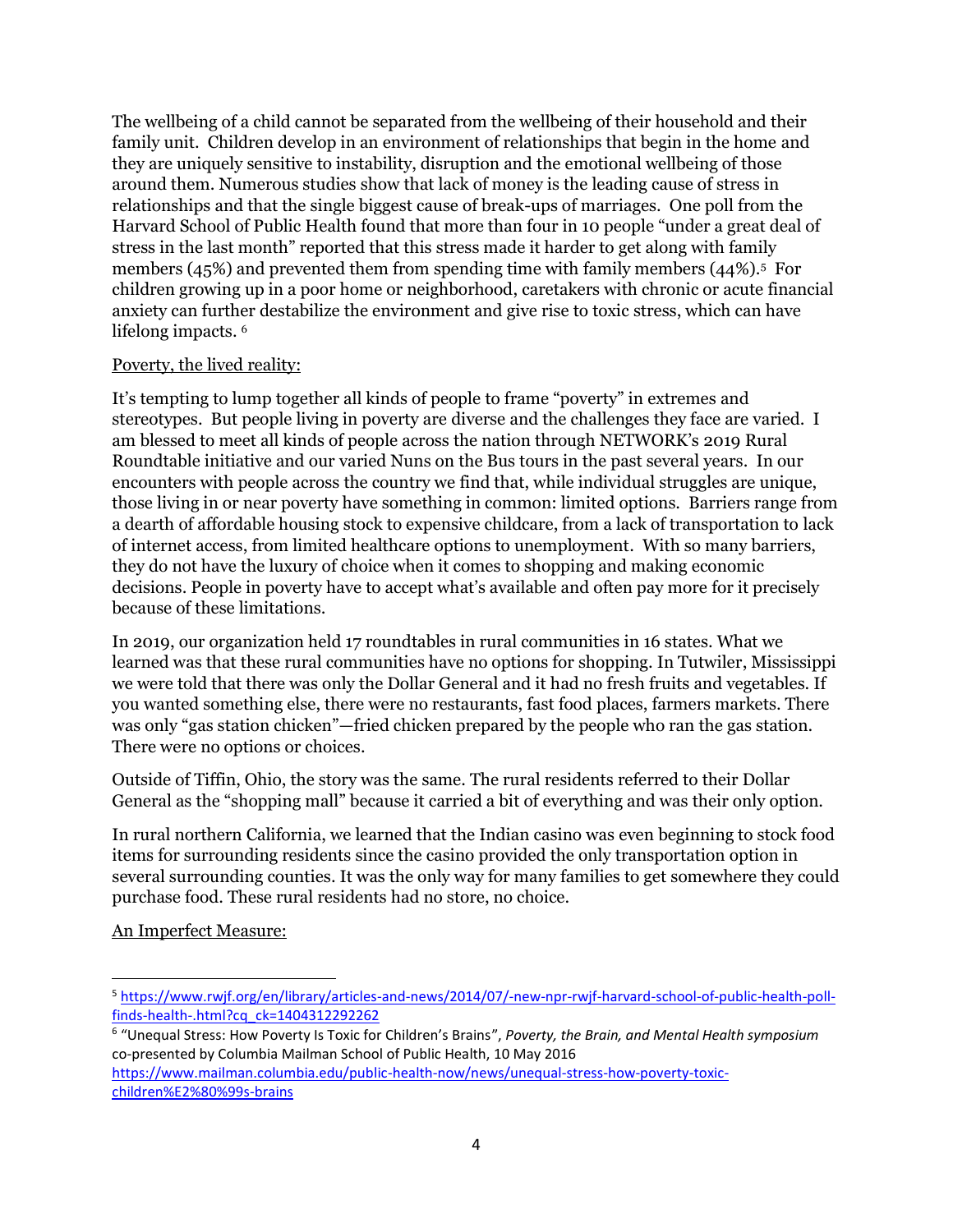It is important to recall that the whole point of measuring poverty in our society is so that we can assess and respond to the needs of our people. I would be the first to affirm the need to shift to a more realistic, accurate measure of poverty in the 21<sup>st</sup> Century. Our Official Poverty Measure (OPM) was developed in the 1960s and was based, at the time, on the cost of food as a proportion of family budgets. Since then, the poverty line has been updated each year for inflation using the CPI. But the CPI does not account for expenses like housing and childcare, even though over time those costs have grown to represent the largest proportion of a family's budget. 7

The proposed changes to the OPM's inflation rate will not address those shortcomings. If the Administration truly desires a more accurate measure, the Supplemental Poverty Measure (SPM) is a more modern measure that takes into account non-cash and tax-based benefits. It also considers the impact of out-of-pocket medical expenses, work expenses, and differences in the cost of living among different localities. While there are now several years' worth of SPM data, it does not go back to the 1960s so does not allow a clean comparison of poverty over the past 50 years, but it nonetheless gives a better reflection of the lived experience of poverty today.

In fact, the current proposal to adopt the Chained CPI would make the measure LESS reflective of the lived experience in poverty and further mask the extent of poverty in the nation. The Chained-CPI estimates inflation at a lower rate than the primary CPI estimate currently used. If this new inflation measure is adopted, each year it would slightly decrease adjustments to the OPM. For example, since 2000, the primary CPI has risen by 45.7 percent and the chained CPI by only 39.7 percent, a difference of 6 percentage points.<sup>8</sup> So a seemingly small difference would add up over time, resulting in a noticeably lower statistical poverty rate without an actual change in household circumstances. Congresswoman Ocasio-Cortez just testified about her legislation, [H.R. 5069, the Recognizing Poverty Act,](https://www.congress.gov/bill/116th-congress/house-bill/5069?q=%7B%22search%22%3A%22h.r.+5069%22%7D) which NETWORK would strongly support for improving how we measure poverty, in lieu of this misguided rule change.

## How it would exacerbate low-income struggles:

This new rule will in all likelihood lead to a poverty measure that further underestimates the material hardship experienced in the U.S., thus exacerbating what is already a dire situation for our children. It is expensive to be poor and new studies show that it is costing more every year. Various factors contribute to the dynamic, but inflation has a lot to do with it. Rich and poor households experience inflation differently. Research indicates that low-income households experience higher rates of inflation than those with middle or high-incomes.<sup>9</sup> Inflation inequality refers to this heavier burden of inflation on low-income families due to their lack of options to "shop around" and substitute lower-priced goods. Low-income households often lack access to a diverse set of retailers due to neighborhood conditions, barriers to transportation, or lack of access to the internet. This is exactly what people have told us repeatedly in our travels.

Therefore, the current measure of inflation already tends to under-estimates the cost burdens of being poor. If the OMB adopts the Chained CPI it will exacerbate this invisible squeeze on

l

<sup>7</sup> NEED CITATION

<sup>&</sup>lt;sup>8</sup> <https://www.brookings.edu/blog/up-front/2017/12/07/the-hutchins-center-explains-the-chained-cpi/>

<sup>9</sup> Wimer, Christopher, Sophie Collyer, and Xavier Jaravel, "The Costs of Being Poor: Inflation Inequality," *The Groundwork Collaborative, Center on Poverty & Social Policy at Columbia University,* 5 November 2019*.* https://groundworkcollaborative.org/resource/the-costs-of-being-poor-inflation-inequality-leads-to-three-millionmore-people-in-poverty/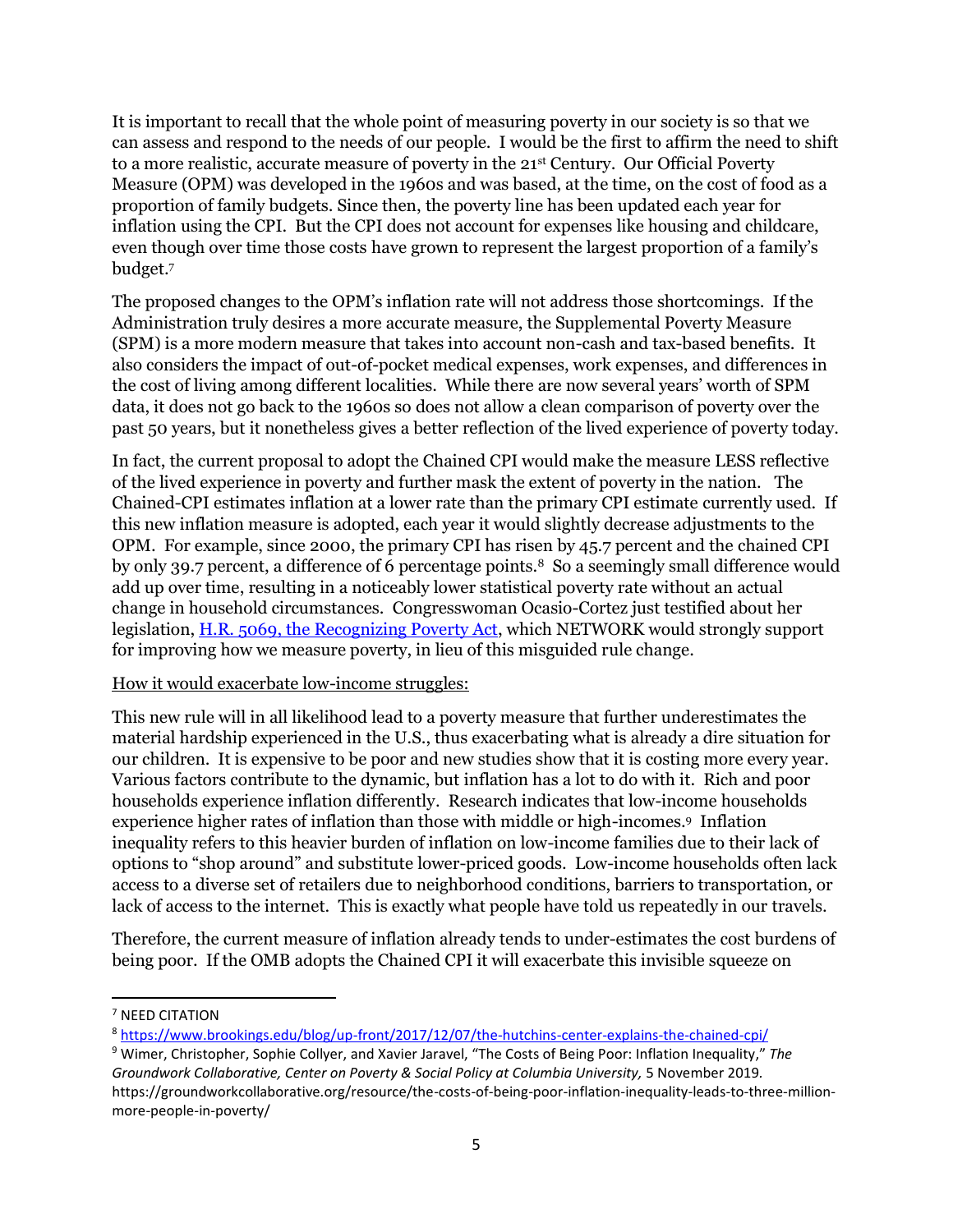people living in poverty—and that exacerbation will be compounded over time. Moreover, the statistics generated by this adjusted measure would effectively mask the reality of U.S. poverty, thus increasing the threshold for accessing needed supports.

The Administration has glossed over the fact that these proposed changes are predicted to preclude millions of struggling families from receiving crucial social safety net benefits. The U.S. Department of Health and Human Services (HHS) poverty guidelines are based on the OPM. Therefore, changing the measure would affect how HHS determines eligibility and benefits for a broad array of crucial federal social safety net programs. Moreover, children are more likely than any other age group to participate in these means-tested programs<sup>10</sup>. Below are just a few of those key programs proven to benefit children's health, education and food security and to lift millions of children out of poverty each year. The change to the applied inflation measure would have very real impacts on how many children can access these programs.

 *The Supplemental Nutrition Assistance Program (SNAP*) and the *Special Program for Women, Infants and Children (WIC)*

SNAP is the first line of defense against child hunger and food insecurity, a persistent problem for 17 percent of children in the United States.<sup>11</sup> It is estimated that 200,000 participants would lose eligibility for SNAP as a result of this rule change.<sup>12</sup>

WIC is an especially important program for ensuring children's health and wellbeing by supporting pregnant and postpartum women, infants and young children who are at risk of going hungry. The program serves nearly half of all infants born in the U.S. and targets some of the most vulnerable women and children in the country. More than three quarters of WIC's 7.6 million recipients are children under the age of  $5<sup>i</sup>$ . An estimate 40,000 children and infants could lose access in 10 years under this rule change.ii

*Medicaid* and *Children's Health Insurance Program (CHIP)*

Together, these programs provide crucial healthcare to more than one in three children in the United States. Adjusting the inflation measure as proposed could reduce access for 300,000 children in a decade. 13

• Community Health Centers (CHC's)

 $\overline{\phantom{a}}$ 

<sup>10</sup> "21.3 Percent of U.S. Population Participates in Government Assistance Programs Each Month," *U.S. Census Bureau*, 28 May 2015,

https://www.census.gov/newsroom/press-releases/2015/cb15-97.html.

<sup>&</sup>lt;sup>11</sup> Coleman-Jensen, Alisha, Rabbitt, Matthew, Gregory, Christian and Singh, Anita, "Household Food Security in the United States in 2017, ERR-256," *U.S. Department of Agriculture, Economic Research Service,* 2018. https://www.ers.usda.gov/webdocs/publications/90023/err-256.pdf?v=0.

<sup>12</sup> FF28

<sup>&</sup>lt;sup>13</sup> Aron-Dine, Aviva and Broaddus, Matt, "Poverty Line Proposal Would Cut Medicaid, Medicare and Premium Tax Credits, Causing Millions to Lose or See Reduced Benefits Over Time," *Center on Budget and Policy Priorities*, 22 May 2019.

https://www.cbpp.org/research/poverty-andinequality/poverty-line-proposal-would-cut-medicaid-medicare-andpremium-tax#\_ftnref4